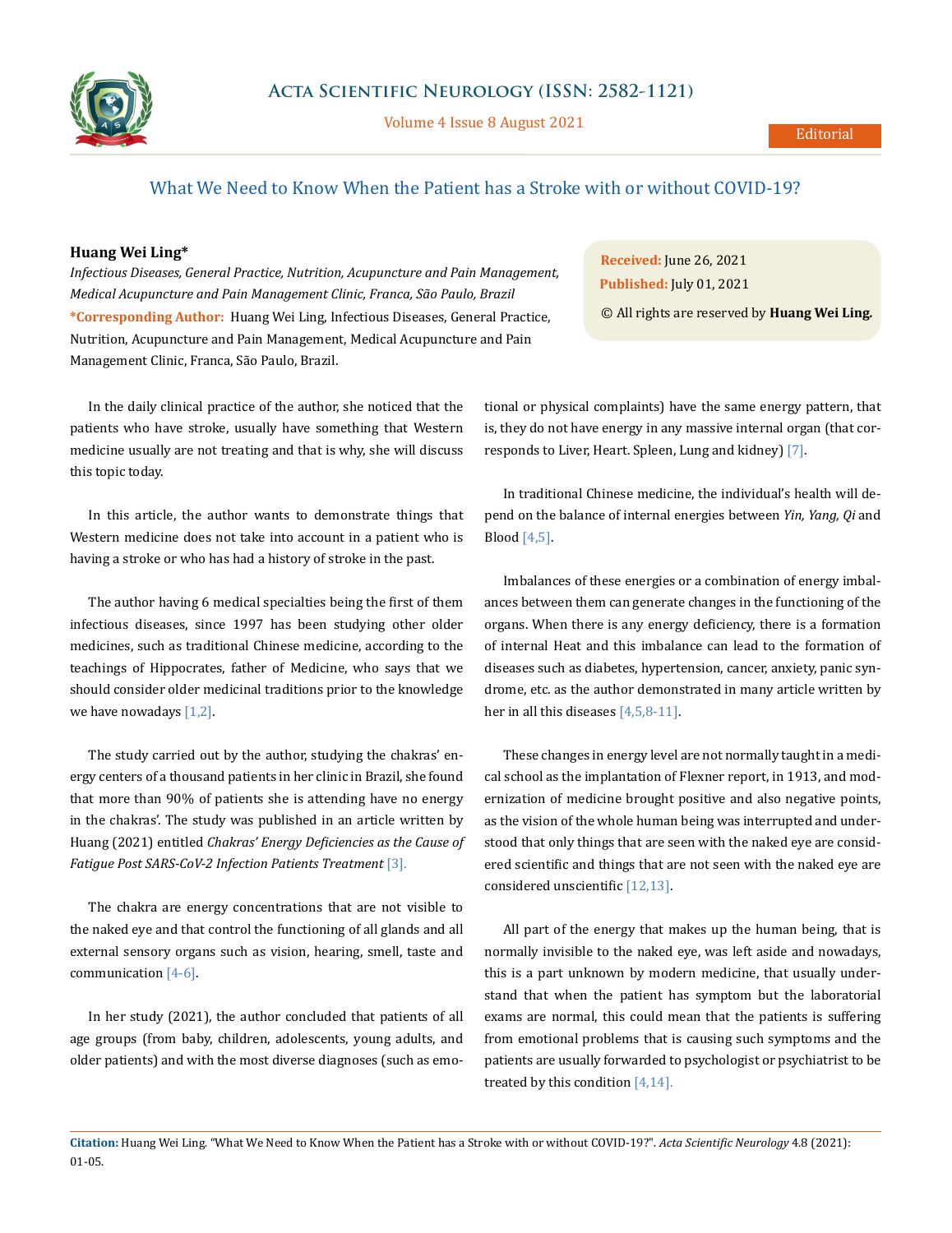This lack of deep understanding the cause of such symptoms usually leads to the medicalization of something that could be treated with another way without the use of usual medicines that the patients is using nowadays  $[14]$ .

Through the research the author did in Brazil, and publish in the article entitled *Energy Alterations and Chakras' Energy Deficiencies and Propensity to SARS-CoV-2 Infection*, she knows that most of our patients are out of energy and that this lack of energy is triggered by exposure to electromagnetic waves of the 5G technology of the cell phones, exposition to computers waves, etc.  $[7,15]$ .

The author thinks that these data that she got from her work in Brazil is a sample of what may be happening in the world now in all countries, in all homes, in all global population because these electromagnetic waves are deployed in almost the whole world [7].

In this study, the author concluded that the lack of energy can affect children, teenagers, young adults and elderly, and the lack of energy characterizes a lack of immunity according to traditional Chinese medicine [7,15].

In all her studies of several chronic diseases such as diabetes, hypertension, cancer, heart attack, among others, the author concludes that most patients with all these diagnoses are without energy in all chakras' energy centers  $[4,8,9]$ .

The production of *Yin* and *Yang* is performed by the kidney energy meridian or second chakra [4,16].

Blood production is done by the Spleen meridian (fifth chakra) and Blood regulation within the Blood vessel is done by the Heart (third chakra)  $[4,8,9]$ .

When there is a balance between *Yin, Yang, Qi* and Blood, the human will be healthy but when there is an imbalance of *Yin, Yang, Qi* and Blood, there is the formation of a variety of diseases in the leaf level of the tree, as the author showed in all her articles. One specific disease can come from a variety of energy imbalances and one energy imbalances can induce the formation of variety of diseases [17].

There may be a balance in the production of *Qi* and the distribution of *Qi* is done by the first chakra which is the Liver and by the Lung, which it is the fourth chakra  $[4,6]$ .

As the author found in her research, that more than 90% of patients are not having any energy in the first, second, third, fourth, fifth, and sixth chakras, all these patients are carrying compromised energy production in *Yin, Yang, Qi,* and Blood [18,19].

So, what the author comes to say through this article, is that patients who have stroke are also in this group as she has observed in all of her patients and who had stroke problems in the past, all also have chakra energy deficiency as she mentioned in another editorial article she wrote (2021) entitled *What Negative Effects Can Hormones Used Continuously Cause to The Patient?* [20].

The author recently attended a 72-year-old male who had a transient stroke at the end of 2020 and who was referred to São Paulo for an examination at the renowned hospital in the capital and there they found that he had a slight narrowing of the carotid artery and anticholesterolemic drug was prescribed for him. After this condition, they developed a severe back pain and he went to the authors' clinics to do an acupuncture session and in his assessment, the author was able to measure the energy of all his chakras' energy centers. What she found was that he was totally out of chakra energy from chakra 1 to 6 and only have energy in the seventh chakra (spiritual chakra). This means that the symptoms that he had at the end of 2020 (transient stroke) was not only caused by the narrowing of the carotid artery but also, due to the energy deficiency that was not enough to allow the Blood to circulate inside the vessels (as the author demonstrated in the article *Chakras' Energies Deficiencies as the Main Cause of Myocardial Infarction without Arterial Obstruction* and in the article *The Importance of Correcting Energy Imbalances in the Prevention and Treatment of Myocardial Infarction* [18,19].

This patient is currently undergoing treatment to replenish these chakra energy centers with highly diluted medicines such as homeopathies according to the theory created by the author (2020) entitled *Constitutional Homeopathy of the Five Elements Based on Traditional Chinese Medicine and crystal-based medications*. The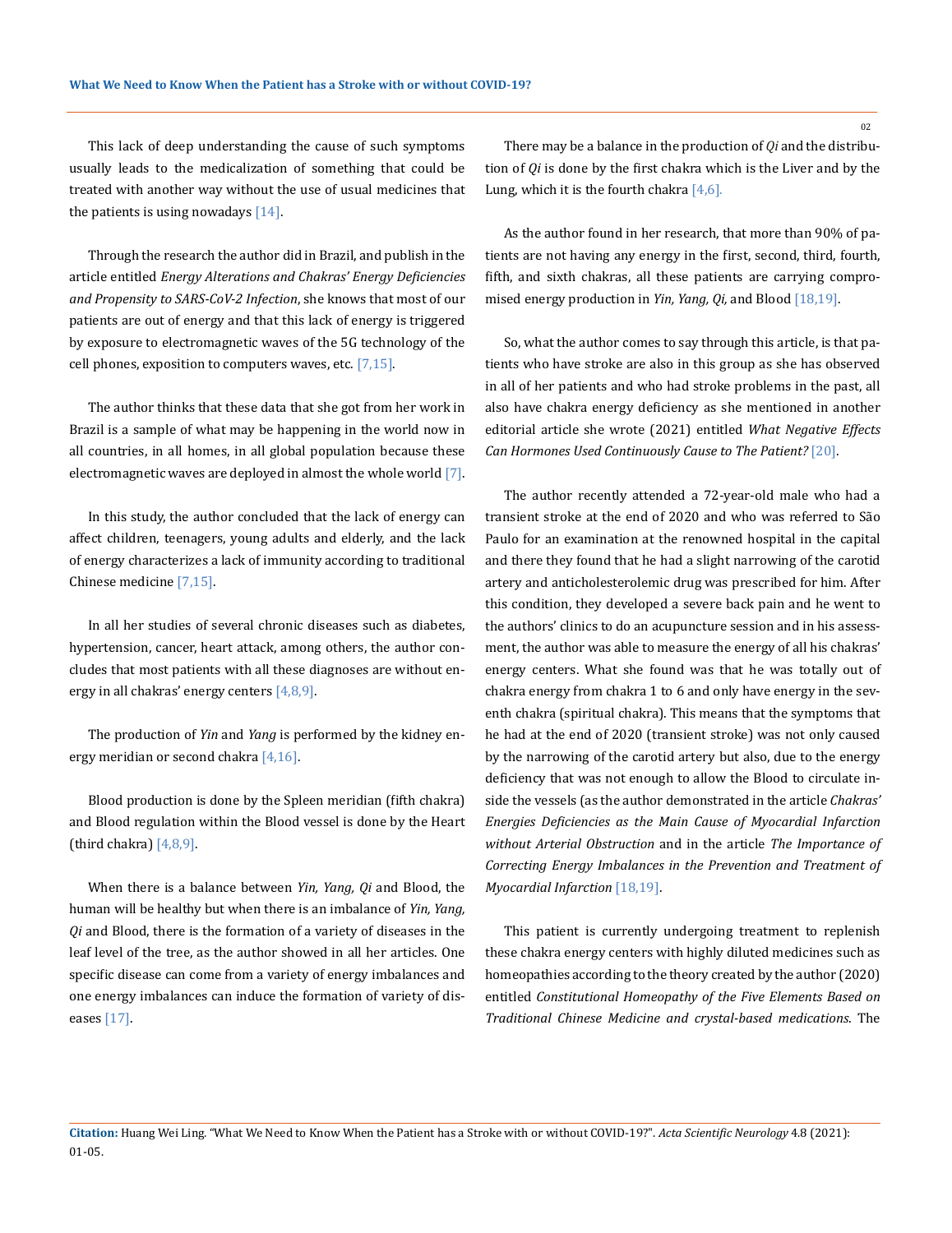medications are usually orientate to intake during a period of one year or more. After one year, it is normally done the measurement of the chakras' energy centers again but what the author found in her daily practice is that the patients' needs to intake these medications for more time or probably during the whole life but the exact time is not known due to the fact that the influences of the electromagnetic waves still in our lives and probably causing this delay in recover from this replenishment, despite having improvement in the health condition, physically and emotionally  $[4,21]$ .

The clinical condition of transient stroke in this patient must have occurred because of lack of energy that the patient was suffering from the chakras' energy centers, meaning that all the five massive organs responsible for the formation of *Yin, Yang* (Kidney or second chakra), *Qi* (Liver - first chakra and Lung- fourth chakra), and Blood (Spleen-fifth chakra and Heart-third chakra) were impaired and for this reason, the process of flowing of Blood inside the vessels was very compromised leading to blood stagnation and in this case, the patient develop a clinical presentation of stroke but could be happening in another part of the body like in the Heart and leading to myocardial infarction, as the author demonstrated in the articles *Chakras' Energies Deficiencies as the Main Cause of Myocardial Infarction without Arterial Obstruction and The Importance of Correcting Energy Imbalances in the Prevention and Treatment of Myocardial Infarction*. In both articles, the author is explaining that patients with myocardial infarction history have chakras' energy centers without energy and if the physician treats the condition and do not treat the root, after the usual treatment, the patient could have more propensity to have another myocardial infarctions, as the cause was not treated, despite having or not arterial obstruction [18,19].

The use of anti-inflammatory in this patient to treat back pain would be a very risky situation because these drugs, considered highly concentrated medications, according to the Arndt-Schultz law, could cause an even greater drop in vital energy that is already low, and could lead to another clinical presentation of stroke or heart attack or something else that depends on the patient's energy [18,19,22].

Therefore, today the author avoids the use of any medication in high concentrations as she knows that most patients today are without energy and the use of any one of these kinds of medications, could be a potential risk for developing an acute myocardial infarction from a stroke or something else such as thrombosis because all these mechanisms depend on the normal flow of energy from the Blood and the normal flow of energy depends on the integrity of the *Yin, Yang, Qi* and Blood energies. Treating the condition of energy deficiencies, the physician will not have so much complications because the patient will be more balanced in their internal energy. This energy side of the patient is often not studied by the Western medicine's doctors and that this part was not taught in the normal medical schools nowadays but needs to be in the curriculum of the medical schools because the human being needs to be integrated and not seeing only into parts, like nowadays [18,19,22].

The author just finished to write a research article entitled *Energy Alterations and Chakras' Energy Deficiencies in Dementia Patients*, in which article she is demonstrating that in Western medicine, each symptom presented by the patient is normally treated by one medical specialty and each medication used for treatment of each symptom, were causing energy imbalances in the root of the tree, as she demonstrated in this article. The author used two cases reports; the author showed that these patients also have chakras' energy centers deficient in energy and the best remedy to be used in these kinds of patients nowadays are the highly diluted medications, due to the fact that they can improve the vital energy, that is usually very low in these kinds of patients [23].

The same happens when patients who are infected by COVID-19 and who have a stroke in an acute phase or after the acute phase, and this is also related to the deficiency of chakras' energy centers as the author demonstrated in her (2021) article entitled *Energy Alterations and Chakras' Energy Deficiencies and Propensity to SARS-CoV-2 Infection*. In all cases of strokes having or not COV-ID-19, the author will know that is not caused by the virus because the study that she carried out in Brazil, studying the energy situation of her patients prior to the pandemic and for this reason, she knows that the majority of her patients are very weak in energy,

03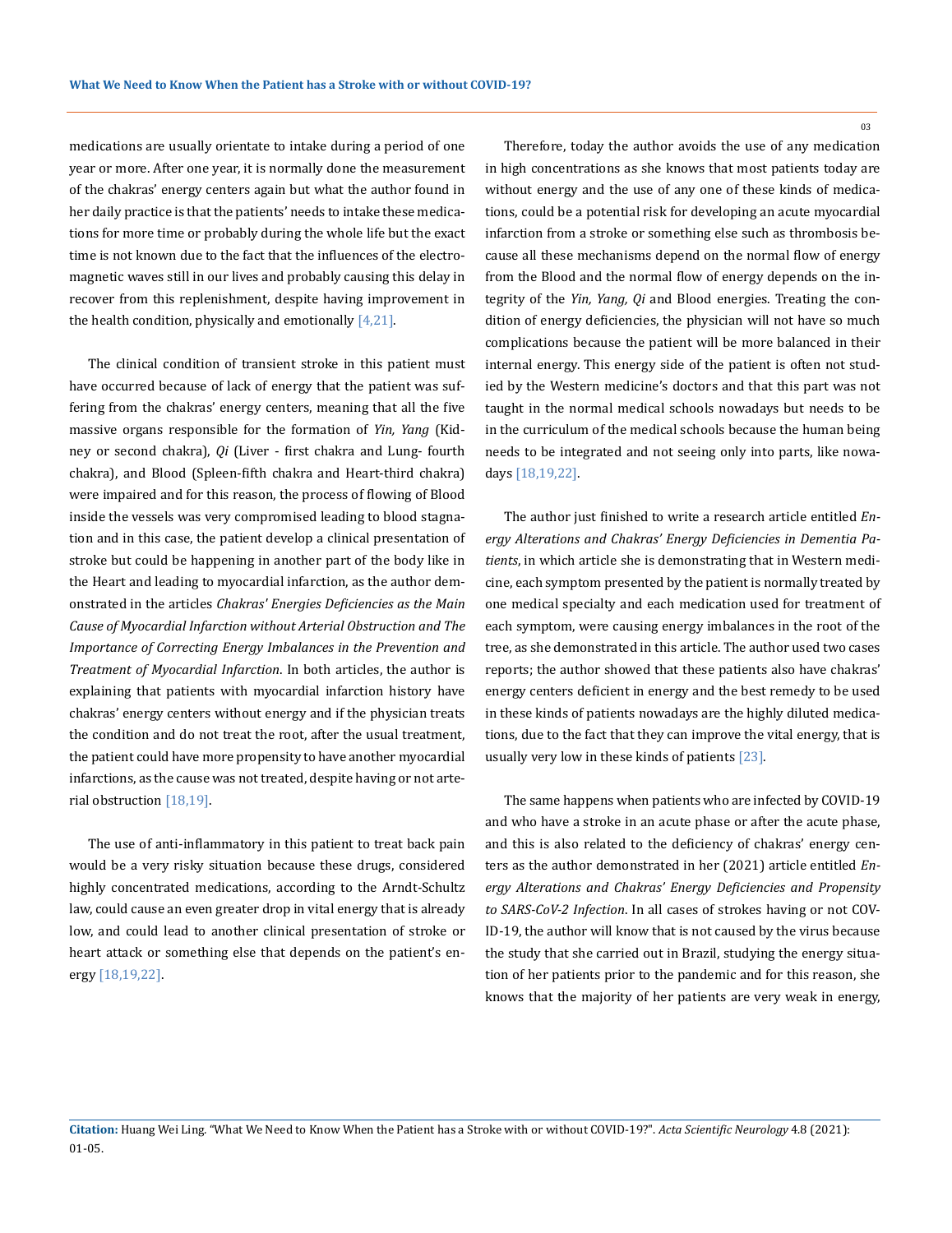leading to the a variety of clinical manifestations, but all having in the background, the energy deficiencies as the leading cause of the strokes and not by the virus itself. For this reason, the author is orientating the physicians to treat the lack of energy that is causing the stagnation of Blood inside the vessels, to treat the cause and not just treating the symptoms, that is the stroke itself [7].

In the article written by Requena et al. (2021) entitled *COVID-19 and Stroke: Incidence and Etiological Description in a High-Volume Center*, they are saying that the percentage of patients that had stroke during COVID-19 treatment was 0,2% and all hemorrhagic strokes patients the etiology was not related to COVID-19. Strokes was an uncommon complication and always related to severe injury in the Lungs [24].

The author being a reviewer of several international medical journals with a lot of frequency of articles being published from COVID-19 and patient having stroke in acute infection, many authors report that this condition is caused by the virus itself but in the author's experience, knowing about energy deficiencies that the patients have before the infection, it is easier to reason the cause of the formation of the stroke and not being caused by the above viruses, but by the energy deficiency presented by these patients before having the SARS-CoV-2 infections [7].

The use of drugs in high concentrations currently recommended in some scientific papers has led to a greater drop in vital energy in these patients, who are already compromised before having an infection, which can lead to many vascular cases of myocardial infarction, thrombosis, etc. and in patients who have stroke in the acute phase of infection by SARS-CoV-2 or after treatment with antibiotics, this is caused by the reduction of vital energy caused by antibiotics and any medicine in high concentrations, in those patients with acute infection caused by the use of medicines and are not consequences of viral infection by itself [14].

The author finishes this article to talk about the importance of integrating the two Western and Eastern medicines. The first sees the individual already materialized and the second, according to traditional Chinese medicine, studies the energy of patients before materializing and the understanding of all the phenomena that

have occurred in patients today up to date, it is of fundamental importance to understand the energy balance at the root level of the tree that the author presents in all her presentations at the various congresses and also in all her scientific publications [3-5,7-9,25].

To conclude, the author would like to say that there are some errors implanted in the past, with the implementation of the Flexner report in all medical schools in the world in 1913, which made the physician see the patient only in part, not as a whole, generating problems currently in prevention in the diagnosis and treatment of these patients. There is a need to change the medical curriculum across our planet because the doctors we are training today are prescribing drugs that are harming or reducing even more the vital energy of our patients that the author shows that they are already low nowadays and if maintaining the same medications, there will be a greater complication during all treatments or a greater predisposition to the formation of other chronic diseases in the future with continuous and prolonged use of these drugs, as the author demonstrated in the article she wrote (2021) entitled *What Do We Have to Know In The Treatment of Diabetes Patients Nowadays?*  [12,13,26].

## **Bibliography**

- 1. Craik E. "The "Hippocratic" Corpus: Content and Context". *Routledge* (2014): 344.
- 2. Ling HW. "What have behind in all kinds of infections that we need to know?" *Journal of Investigative Oncology* 1.1 (2021): 18-21.
- 3. [Huang WL. "Chakras' Energy Deficiencies as the Main Cause](https://asclepiusopen.com/clinical-research-in-urology/volume-3-issue-2/5.pdf)  [of Fatigue during Hemodialysis".](https://asclepiusopen.com/clinical-research-in-urology/volume-3-issue-2/5.pdf) *Dialysis Trans OA* 4.1 (2021): [180023.](https://asclepiusopen.com/clinical-research-in-urology/volume-3-issue-2/5.pdf)
- 4. [Huang Wei Ling. "Why Are Diabetic Patients Still Having Hy](https://www.omicsonline.org/proceedings/why-are-diabetic-patients-still-having-hyperglycemia-despite-diet-regulation-antiglycemic-medication-and-insulin-105440.html)[perglycemia Despite Diet Regulation, Antiglycemic Medication](https://www.omicsonline.org/proceedings/why-are-diabetic-patients-still-having-hyperglycemia-despite-diet-regulation-antiglycemic-medication-and-insulin-105440.html)  and Insulin?" *[International Journal of Diabetes and Metabolic](https://www.omicsonline.org/proceedings/why-are-diabetic-patients-still-having-hyperglycemia-despite-diet-regulation-antiglycemic-medication-and-insulin-105440.html)  Disorders* [4.2 \(2019\): 1-14.](https://www.omicsonline.org/proceedings/why-are-diabetic-patients-still-having-hyperglycemia-despite-diet-regulation-antiglycemic-medication-and-insulin-105440.html)
- 5. [Huang Wei Ling. "Why Do Patients Still Catch Hospital Infec](https://www.researchgate.net/publication/324695574_Why_do_Patients_Still_Catch_Hospital_Infections_Despite_the_Practice_of_Infection_Prevention_and_Control_Programs)[tions Despite the Practice of Infection Prevention and Control](https://www.researchgate.net/publication/324695574_Why_do_Patients_Still_Catch_Hospital_Infections_Despite_the_Practice_of_Infection_Prevention_and_Control_Programs)  Programs?" *[Acta Scientific Microbiology](https://www.researchgate.net/publication/324695574_Why_do_Patients_Still_Catch_Hospital_Infections_Despite_the_Practice_of_Infection_Prevention_and_Control_Programs)* 1.4 (2018): 34-43.

 $04$